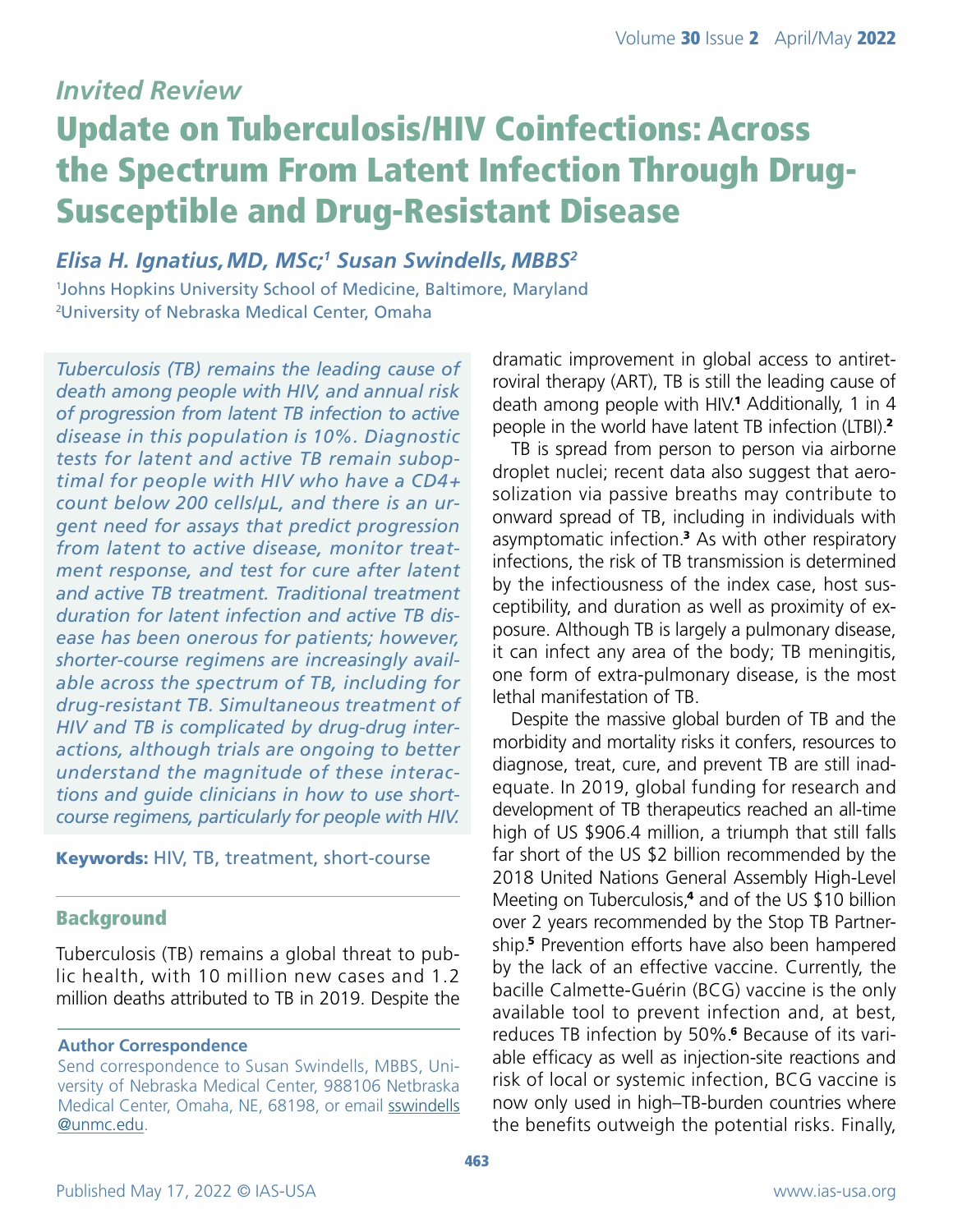TB remains a heavily stigmatized disease and is inextricably linked to poverty and poor living conditions. Stigmatization is a major barrier to seeking care among persons with TB, and this has worsened during the SARS-CoV-2 pandemic. The Global Fund estimates that about 1 million fewer patients were treated for TB in 2020; the COVID-19 pandemic is likely to adversely affect TB control worldwide for decades to come.

Although HIV was only identified in the last 40 years, patients and clinicians have access to a variety of fully active, well-tolerated regimens, many of which are available in 1-pill-per-day combinations or in long-acting injectable formulations. In contrast, the TB bacterium was identified more than 140 years ago, and there is only one regimen considered the standard of care for drug-susceptible (DS) TB. There has been little incentive for pharmaceutical companies to participate in the TB drug development process, given the limitations of existing animal models for preclinical drug testing, the challenges posed by the pharmacokinetic (PK)–pharmacodynamic relationship between mycobacterial agents and TB, and the low expected financial returns. Thankfully, after decades of limited options, the TB pipeline is now increasingly accumulating promising candidates in preclinical and clinical testing (Table 1).

#### Spectrum of TB Disease

TB has historically been categorized as latent or active, but infection and disease exist on a spectrum. On one end of that spectrum, exposed individuals may immediately eliminate the bacteria from the body via an innate or an acquired immune response without memory T-cell response. These individuals would not develop symptoms or evidence of TB infection based on tuberculin skin test (TST) or interferon gamma release assay (IGRA). There are others who eliminate TB after exposure but do have a memory T-cell response, and therefore would have positive TST and IGRA test results. A third group acquires TB, but the bacteria remain in a quiescent (or latent) form, conferring future risk of activation to TB disease. For the 23% of the world population that is infected with TB, their lifetime risk of developing active disease is 10%. However, among those with HIV who are latently infected, the risk of developing TB disease is 10% per year. Subclinical TB disease is a more recently described condition in which individuals do not develop symptoms but nonetheless have low-level active disease with intermittently positive mycobacterial cultures. Among people who develop symptomatic TB disease, there is a range of severity from minimally ill to severely and critically ill; some of the latter cases are further complicated by the development of pulmonary cavitation and dissemination of disease outside of the lungs.

# Diagnosis of Latent TB

Among those individuals who are exposed to TB and develop a memory immune response but who do not immediately progress to active disease, testing for latent disease with TST or IGRA is likely to yield positive results. A TB skin test is performed by injecting tuberculin purified protein derivative (PPD) intradermally in the forearm. If a patient is infected with TB, this injection will induce an immune response and induration at the injection site. What constitutes a positive result on TST depends on the pretest probability for TB, as well as the likelihood of a robust immune response. For patients with HIV, other immunosuppressed individuals, and those who are close contacts of people with TB, a lower threshold of 5 mm induration at the injection site is considered positive. A diameter of 10 mm is considered positive for people born in countries where TB is common, those with certain medical conditions that increase risk of TB, and those who work or reside in settings where TB exposure would be likely. A higher threshold of 15 mm is used for those with no known risk factors for TB infection. IGRA testing measures the immune response to TB in whole blood. Sensitivity of all LTBI testing is about 80% in the general population and 64% to 70% among those with HIV. Anergy, or lack of response, on TST or an indeterminate result on an IGRA test is more likely among people with HIV who have a low CD4+ count, generally defined as less than 200 cells/μL. Positive testing using any of these assays is likely to persist; therefore, there is rarely any value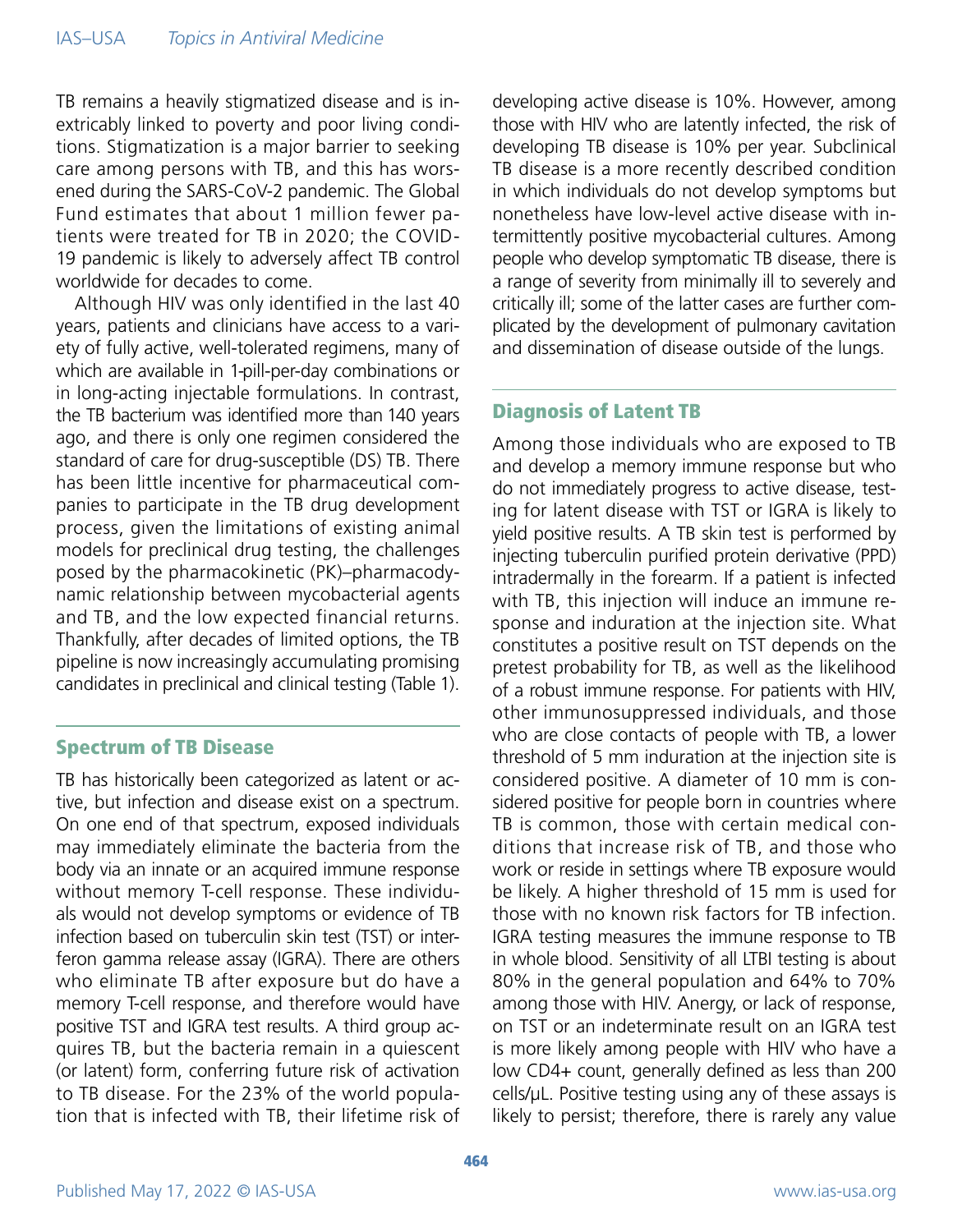| <b>Discovery</b>                                                                                  | <b>Preclinical development</b>          |                                                                              | <b>Clinical development</b>           |                               |                                                                                                    | <b>Regulatory market</b><br>approval |
|---------------------------------------------------------------------------------------------------|-----------------------------------------|------------------------------------------------------------------------------|---------------------------------------|-------------------------------|----------------------------------------------------------------------------------------------------|--------------------------------------|
| Lead<br>optimization                                                                              | Early-stage<br>develop-<br>ment         | Good manufactur-<br>ing practice /<br>good laboratory<br>practice toxicology | Phase I                               | Phase II                      | Phase III                                                                                          |                                      |
| PanD<br>inhibitors                                                                                | JSF-3285b                               | <b>FNDR-20081b</b>                                                           | BVL-GSK098b                           | <b>Delpazolid</b>             | Pretomanid <sup>b</sup> /moxifloxacin/bedaquiline <sup>b</sup> /<br>pyrazinamide (4-month regimen) | Bedaquiline <sup>b</sup>             |
| Indazole<br>sulfonamides                                                                          | MPL-446,<br>447b                        | TB-47 <sup>b</sup>                                                           | GSK-286 <sup>b</sup>                  | BTZ-043 <sup>b</sup>          | Truncate TB (2-month regimens)                                                                     | Delamanid <sup>b</sup>               |
| Diarylthiazoles                                                                                   | CPZEN-45b                               | GSK-839b                                                                     | <b>TBAJ-587</b>                       |                               | Rifapentine/moxifloxacin/isoniazid/<br>pyrazinamide (4-month regimen)                              | Pretomanid <sup>b</sup>              |
| DprE1 inhibitors                                                                                  | NTB-3119b                               | <b>OTB-658</b>                                                               | <b>TBAJ-876</b>                       | TBA-7371 <sup>b</sup>         |                                                                                                    |                                      |
| Direct InhA<br>inhibitors                                                                         | <b>TZY-5-84</b>                         | Sanfetrinem                                                                  | <b>TBI-223</b>                        | OPC-167832b                   |                                                                                                    |                                      |
| Mtb energy<br>metabolism                                                                          | <b>MBX-4888A</b><br>(1810) <sup>b</sup> |                                                                              | Macozinone <sup>b</sup><br>(PBTZ-169) | GSK-656 <sup>b</sup><br>(070) |                                                                                                    |                                      |
| Macrolides                                                                                        | <b>FNDR-10045b</b>                      |                                                                              | Pyrifazimine<br>$(TBI-166)$           | SQ-109b                       |                                                                                                    |                                      |
| Mycobacterial<br>gyrase inhibitors                                                                | <b>FNDR-20364b</b>                      |                                                                              |                                       | Telacebec <sup>b</sup>        |                                                                                                    |                                      |
| Arylsulfon-<br>amides                                                                             |                                         |                                                                              |                                       | SPR720 <sup>b</sup>           |                                                                                                    |                                      |
| Inhibitors of<br>MmpL3, Trans-<br>locase-1, Clp,<br>PKS13, F-ATP<br>synthase, Oxa-<br>zolidinones |                                         |                                                                              |                                       |                               |                                                                                                    |                                      |

# Table 1. 2021 Global New Tuberculosis Drug Pipeline by Stage and Development.<sup>a</sup>

Reproduced with permission from Barbara Laughon, PhD.<sup>31</sup>

<sup>a</sup>New molecular entities are not yet approved, are being developed for tuberculosis, or are only conditionally approved for tuberculosis. This table lists the most advanced stage reported for each drug as as of October 2021, except for highlighted drug names, which are current as of March 2021.

 **b** New chemical class. Known chemical classes for any indication are color coded: fluoroquinolone, rifamycin, oxazolidinone, nitroimidazole, diarylquinoline, benzothiazinone, imidazopyridine amide, and beta-lactam.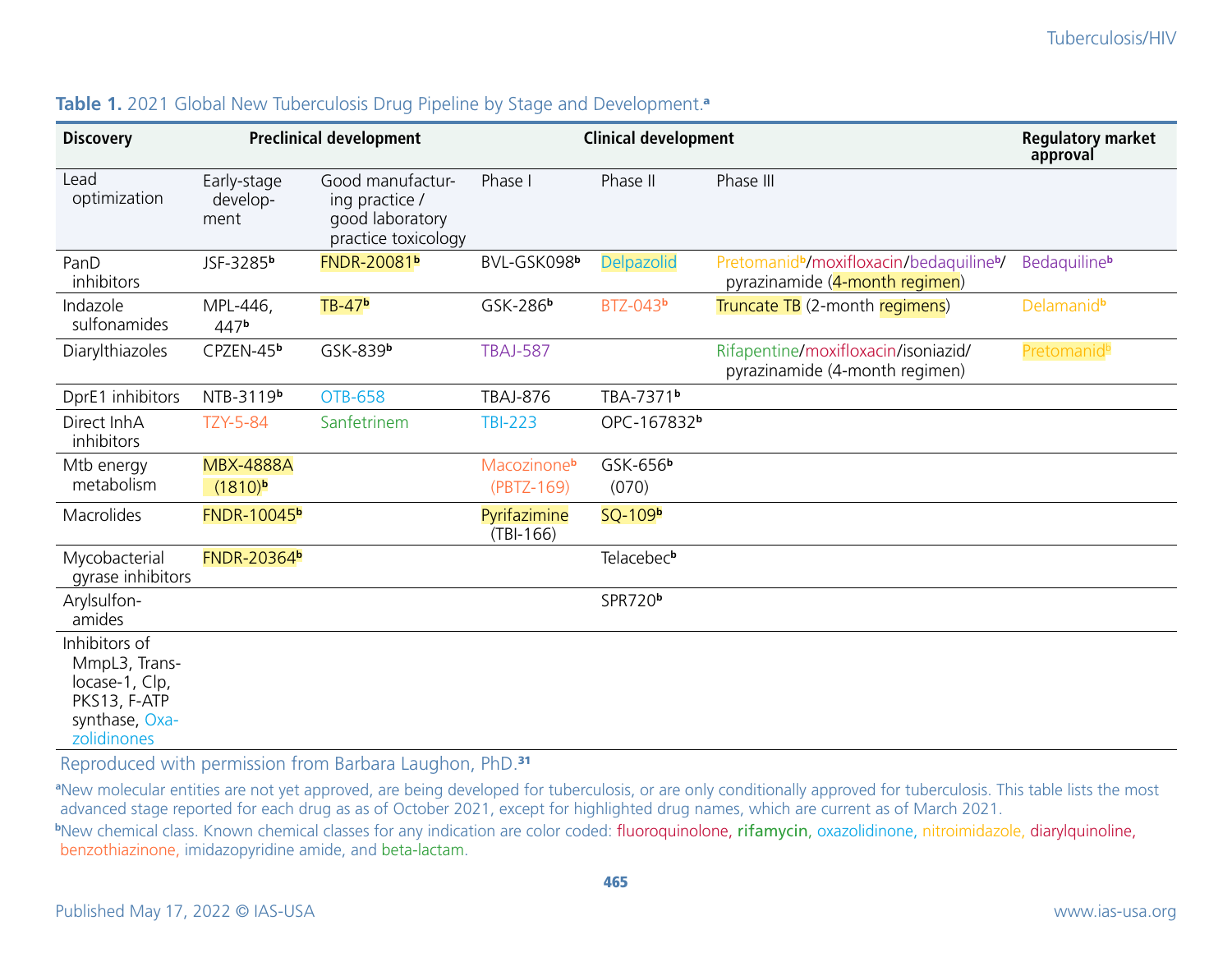in repeat testing once a positive result is observed. These are also indirect tests, as it is not possible to grow the TB bacterium from an infected person or to test for drug susceptibility of the infecting strain.

#### Diagnosis of Active TB

For over a century, the mainstay of diagnosis for active TB disease has been smear microscopy and culture on solid media. In the last decade, rapid molecular diagnostic tests have entered clinical practice and have considerably shortened the time to TB diagnosis. The Xpert mycobacterium tuberculosis/ rifampicin (Mtb/RIF) platform generates results in 2 hours, is more sensitive than smear microscopy for acid-fast bacilli (AFB), and can identify rifampicin resistance.7 Xpert Ultra has further increased sensitivity and reduced time to result.<sup>8</sup> Genotype Mtb drug resistant (MtbDR) plus gives results in 5 hours and is able to identify isoniazid (INH) and rifampicin resistance. Numerous other platforms using line-probe assays, liquid culture, nucleic acid amplification testing (NAAT), and next-generation sequencing (NGS) are in various stages of development and may hold promise for future diagnostic speed, accuracy, and access. Despite these innovations, smear microscopy and culture conversion are still the only standard tests used to monitor treatment response. There remain crucial needs in the TB diagnostic landscape, including a highly accurate test for TB infection, a test of cure after TB preventative therapy (TPT) of latent infection, biomarkers to predict progression from latent to active disease and monitor treatment response over time, nonsputum-based diagnostics, and proof of cure from active disease.

#### TB Preventive Therapy

Treatment of latent TB infection can be effective in preventing progression to active disease. A Cochrane review of 11 randomized trials examining 8130 participants with HIV found that the overall reduction in TB disease was 36%, with an even greater reduction of 62% among those participants with positive TST at study entry.<sup>9</sup> Although TPT was effective, uptake was poor. A meta-analysis of 58 studies of TPT found that each step in the care cascade resulted in a considerable drop in the proportion of patients receiving that recommended intervention. These points of attrition included initial testing (71.9% completion), receiving a positive test result (66.7%), referral for positive test (56.0%), completion of medical evaluation (43.7%), recommendation for treatment (35.0%), acceptance and commencement of treatment (30.7%), and treatment completion (18.8%).<sup>10</sup> The main barriers to TPT uptake included length of treatment, concern about adverse effects, unfounded fear of selection for resistance, and for those with HIV, prioritization of ART over TPT.

In response to concerns about the burden of TPT duration, there are now numerous short-course options from which practitioners and patients may choose. The first regimen to treat LTBI was 9 months of INH (9H); this is still included in World Health Organization (WHO) recommendations, as is 6 months of INH (6H). However, the Centers for Disease Control and Prevention (CDC) currently recommends only the shorter course regimens, which include 3 months of daily INH plus rifampicin (3HR), 4 months of daily rifampicin (4R), or 3 months of once-weekly INH plus rifapentine (3HP). Rifapentine (RPT) is a rifamycin, like rifampicin and rifabutin, and has the benefits of a longer half-life and increased potency against TB.**11** Rifapentine has a similar adverse-effect profile to other rifamycins but has potentially more drug-drug interactions, including with nevirapine.**<sup>12</sup>** Given its potency, it was recently tested in an ultra-short course regimen of 1 month (4 weeks) of daily rifapentine plus INH (1HP) and was found to be noninferior to 9H for preventing TB disease and TB-associated death, or death from unknown cause among adults and adolescents with HIV. Completion rates were also higher (97%) than for 9H (89.5%) (*P*<.01).13 This regimen can be coadministered with efavirenz-based ART,<sup>14</sup> and a recent study has demonstrated acceptable dolutegravir exposures when dosed twice daily with daily rifapentine plus INH for TPT.<sup>15</sup>

Given that exposure to drug-resistant TB can result in latent infection (rather than active disease), some of the traditional TPT regimens may not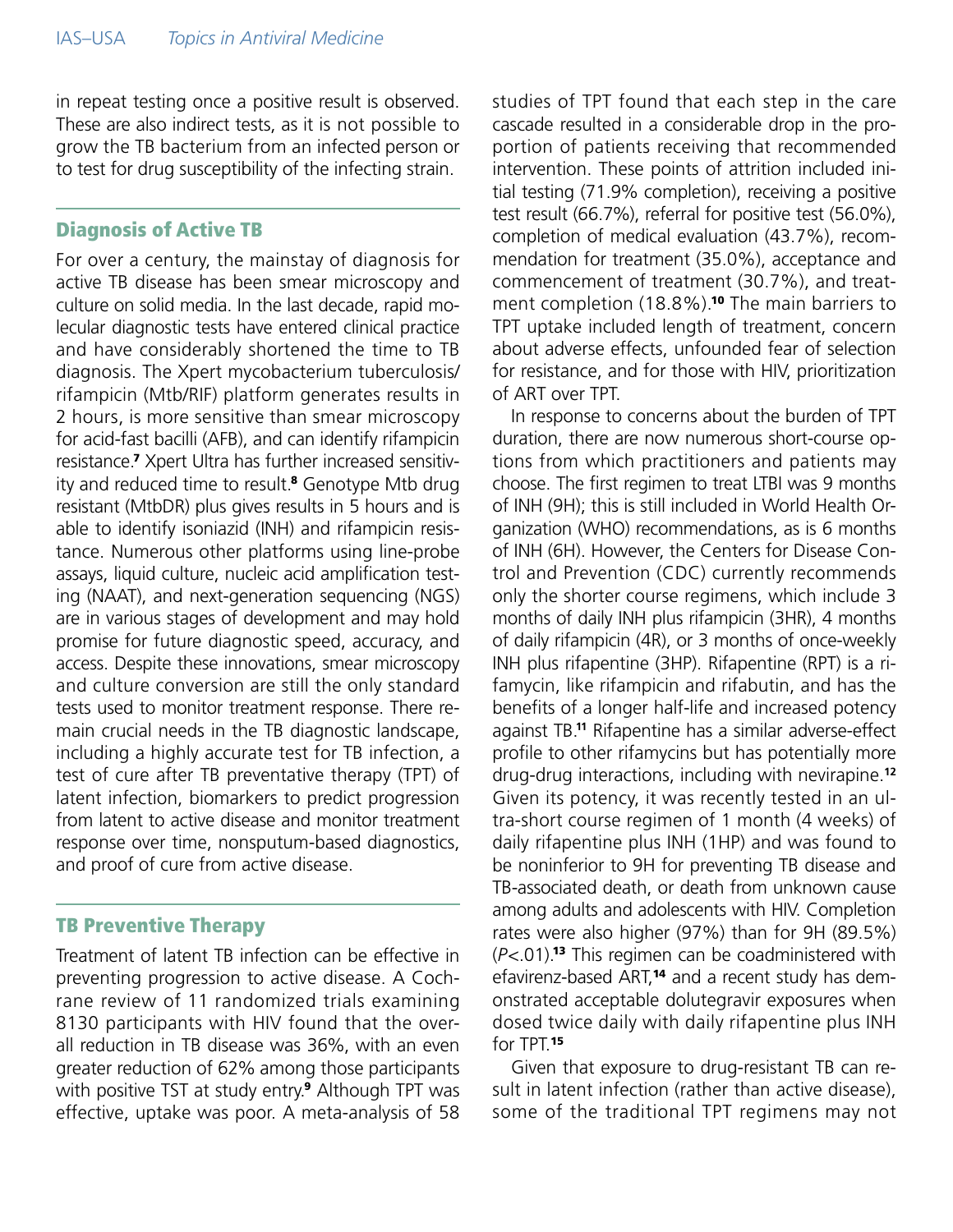provide sufficient treatment for LTBI caused by a drug-resistant strain of TB. The optimal treatment for drug-resistant latent TB is currently unknown. For high-risk contacts of persons with drug-resistant TB, a fluoroquinolone is often recommended. Various studies are ongoing to better guide the clinical approach to drug-resistant latent TB (TB-CHAMP, VQUIN MDR, PHOENIx MDR-TB).

#### Treatment of Drug-Susceptible TB

Although treatment-shortening regimens have been a scientific priority for years,<sup>16</sup> there was until recently only a single recommended regimen for the treatment of drug-susceptible TB: 2 months of INH, rifampicin, pyrazinamide, and ethambutol (HRZE) followed by 4 months of INH and rifampicin (2HRZE/4HR). With this one-size-fits-all approach to the treatment of TB, adverse effects are common and treatment completion rates are suboptimal. For people with HIV, treatment for TB limits or alters ART (Table 1) and can increase monitoring requirements. Treatment duration for drug-susceptible TB was initially 24 months in the 1950s, then shortened to 18 months in the 1960s, 9 months in the 1970s, and finally 6 months in the 1980s. Duration remained stuck at 6 months for the next 40 years, until preclinical data began to emerge that rifapentine could shorten time to culture conversion in a murine model of TB. The TBTC (Tuberculosis Trials Consortium) study 29X demonstrated the treatment-shortening potential of rifapentine, and Study 31/A5349 (S31/A5349) has now demonstrated that a 4-month regimen containing rifapentine and moxifloxacin (2 months of INH, rifapentine, pyrazinamide, and moxifloxacin [2HPZM]/2 months of INH, rifapentine, and moxifloxacin [2HPM]) is noninferior to standard 2HRZE/4HR. The third regimen used in the study without moxifloxacin (2 months of INH, rifapentine, pyrazinamide, and ethambutol [2HPZE]/2 months of INH and rifapentine [2HP]) did not meet noninferiority criteria for efficacy. All-cause mortality during treatment was slightly lower in participants in both of the RPT-containing arms than those in the control arm. Safety was similar between the arms.

#### **Table 2.** Antiretroviral Drugs That Are Compatible With Tuberculosis Medications

| Tuberculosis drug(s)                   | <b>Compatible antiretroviral</b><br>drug(s)                                                                                                                                                                                                                                                                                             |
|----------------------------------------|-----------------------------------------------------------------------------------------------------------------------------------------------------------------------------------------------------------------------------------------------------------------------------------------------------------------------------------------|
| Isoniazid, pyrazinamide,<br>ethambutol | Any antiretroviral drugs                                                                                                                                                                                                                                                                                                                |
| Rifampicin                             | Any nRTI<br>Efavirenz 600 mg daily<br>Efavirenz 400 mg daily<br>Dolutegravir 50 mg twice daily<br>Raltegravir 800 mg twice daily                                                                                                                                                                                                        |
| Rifapentine 900 mg weekly              | Any nRTI<br>Efavirenz 600 mg daily<br>Lopinavir/ritonavir 400 mg/<br>100 mg twice daily<br>Dolutegravir 50 mg daily<br>Raltegravir 400 mg twice daily                                                                                                                                                                                   |
| Rifapentine 450 mg or<br>600 mg daily  | Efavirenz 600 mg daily<br>Dolutegravir 50 mg twice daily                                                                                                                                                                                                                                                                                |
| Rifapentine 1200 mg daily              | Efavirenz 600 mg daily                                                                                                                                                                                                                                                                                                                  |
| Bedaquiline                            | Any nRTI<br>Doravirine 100 mg daily<br>Nevirapine 200 mg daily followed<br>by twice daily<br>Efavirenz 600 mg daily<br>Bictegravir/emtricitabine /tenofo-<br>vir alafenamide<br>Cabotegravir 30 mg oral, cabote-<br>gravir 400 mg/rilpivirine 600 mg<br>injection monthly<br>Dolutegravir 50 mg daily<br>Raltegravir 400 mg twice daily |
| Pretomanid 200 mg daily                | Efavirenz 600 mg daily<br>Lopinavir/ritonavir 400 mg/<br>100 mg twice daily                                                                                                                                                                                                                                                             |
| Moxifloxacin 400 mg daily              | Any nRTI<br>Doravirine 100 mg daily<br>Nevirapine 200 mg daily followed<br>by twice daily<br>Rilpivirine 25 mg daily<br>Darunavir/cobicistat 800 mg/<br>150 mg daily<br>Any integrase strand transfer<br>inhibitor                                                                                                                      |
| Delamanid 100 mg twice<br>daily        | Any antiretroviral drug(s)                                                                                                                                                                                                                                                                                                              |

For additional details, please see the Liverpool Anti-tuberculosis Treatment Selector. Adapted from Liverpool Drug Interactions Group and Imperial et al.<sup>15,30</sup>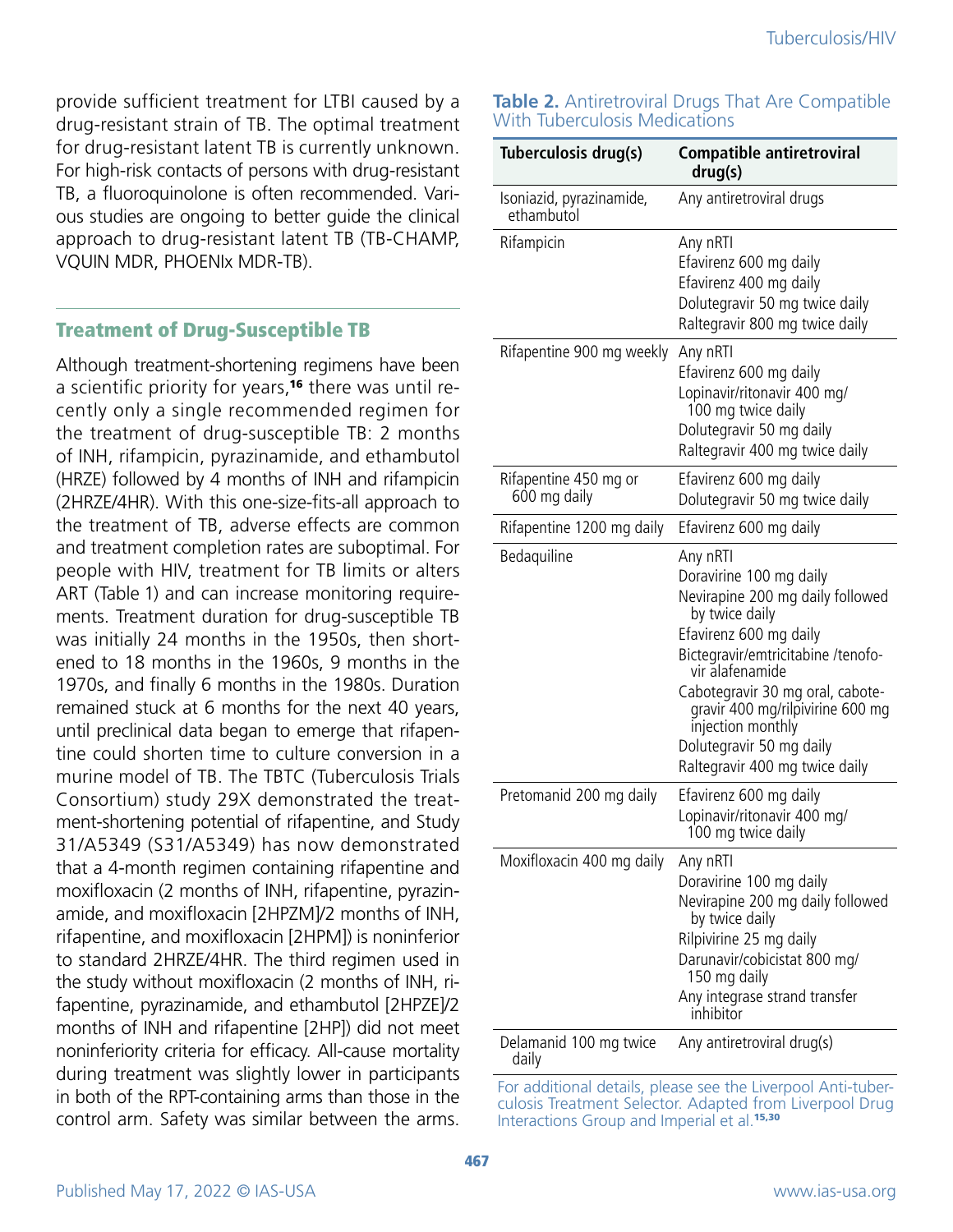In the rifapentine-moxifloxacin arm, there was 1 instance of QT corrected (QTc) prolongation to 460 milliseconds and 1 instance of knee tendonitis. The WHO now supports the use of this regimen as an acceptable alternative to the current standard 6-month regimen,17 without reference to people with HIV. The CDC recommends the 4-month rifapentine-moxifloxacin regimen, including for use in people with HIV who have CD4+ counts of 100 cells/μL or more and who are receiving or planning to initiate efavirenz as part of their ART.<sup>18</sup> There are ongoing studies to better understand how to prospectively stratify patients based on severity risk factors in order to shorten TB treatment duration for certain low-risk groups.

# Treatment of Drug-Susceptible TB Among People With HIV

There was also uncertainty for many years about the optimal timing of ART initiation and TB treatment. Numerous studies across different countries have now demonstrated that earlier commencement of ART is associated with improved outcomes.<sup>19-21</sup> Though earlier start does increase the risk of immune reconstitution inflammatory syndrome (IRIS), there is still a clear benefit; therefore, ART should not be delayed in persons with pulmonary TB. Major guidelines groups, including the American Thoracic Society (ATS), the Department of Health and Human Services (DHHS), and the International Antiviral Society-USA (IAS-USA),<sup>22</sup> currently recommend early initiation of ART, defined as within 2 weeks for CD4+ count less than 50 cells/μL, and within 8 weeks for CD4+ count greater than 50 cells/μL. The exception to this recommendation is for people with TB meningitis, given that early ART initiation has been associated with increased adverse events and death 23

Though there were relatively few participants with HIV enrolled in S31/A5349, efficacy data are so far encouraging for 2HPZM/2HPM. Results were similar among the 194 (8.3%) participants with HIV, with the rifapentine-moxifloxacin arm showing more favorable outcomes than the control arm. An embedded PK substudy within S31/A5349 also

demonstrated that efavirenz (EFV) concentrations were not significantly affected by rifapentine and can be coadministered without dose adjustment.<sup>24,25</sup> An upcoming ACTG (AIDS Clinical Trial Group) study will evaluate the effect of this rifapentinemoxifloxacin–containing regimen on dolutegravir PK (A5406).

#### Antiretroviral Drug-Drug Interactions With TB Medications

As mentioned, potent drug-drug interactions between rifamycins and components of ART complicate TB/HIV cotreatment. Current ART regimens that are compatible with concurrent TB treatment are summarized in Table 2. To varying degrees, all rifamycins are potent inducers of numerous metabolizing enzymes via pregnane X receptor (PXR)–mediated pathways. Rifamycins bind PXR, thereby increasing gene expression of cytochrome P450 enzymes and drug transporters such as P-glycoprotein and multidrug-resistance protein 1, among others.<sup>26</sup> The elucidation of rifamycin drug-drug interactions is particularly crucial for the many millions of people coinfected with HIV and TB who require simultaneous treatment of both diseases.

# Immune Reconstitution Inflammatory Syndrome

IRIS occurs as the immune system rebounds with successful virologic control of HIV. TB-related IRIS is more commonly seen with early ART initiation and with a low (ie, <100 cells/uL) baseline CD4+ count. Rarely is TB IRIS severe or fatal, but it can be in certain extrapulmonary manifestations of TB, such as TB meningitis. Management of IRIS requires establishing the diagnosis (often a diagnosis of exclusion after other opportunistic infections are ruled out), performing surgical drainage if necessary, and at times prescribing steroids such as prednisone.<sup>27</sup> There is evidence from a randomized clinical trial that prescribing prophylactic prednisone at 40 mg per day for 2 weeks, followed by 20 mg per day for 2 weeks, may reduce the risk of IRIS in patients with CD4+ count below 100 cells/μL.28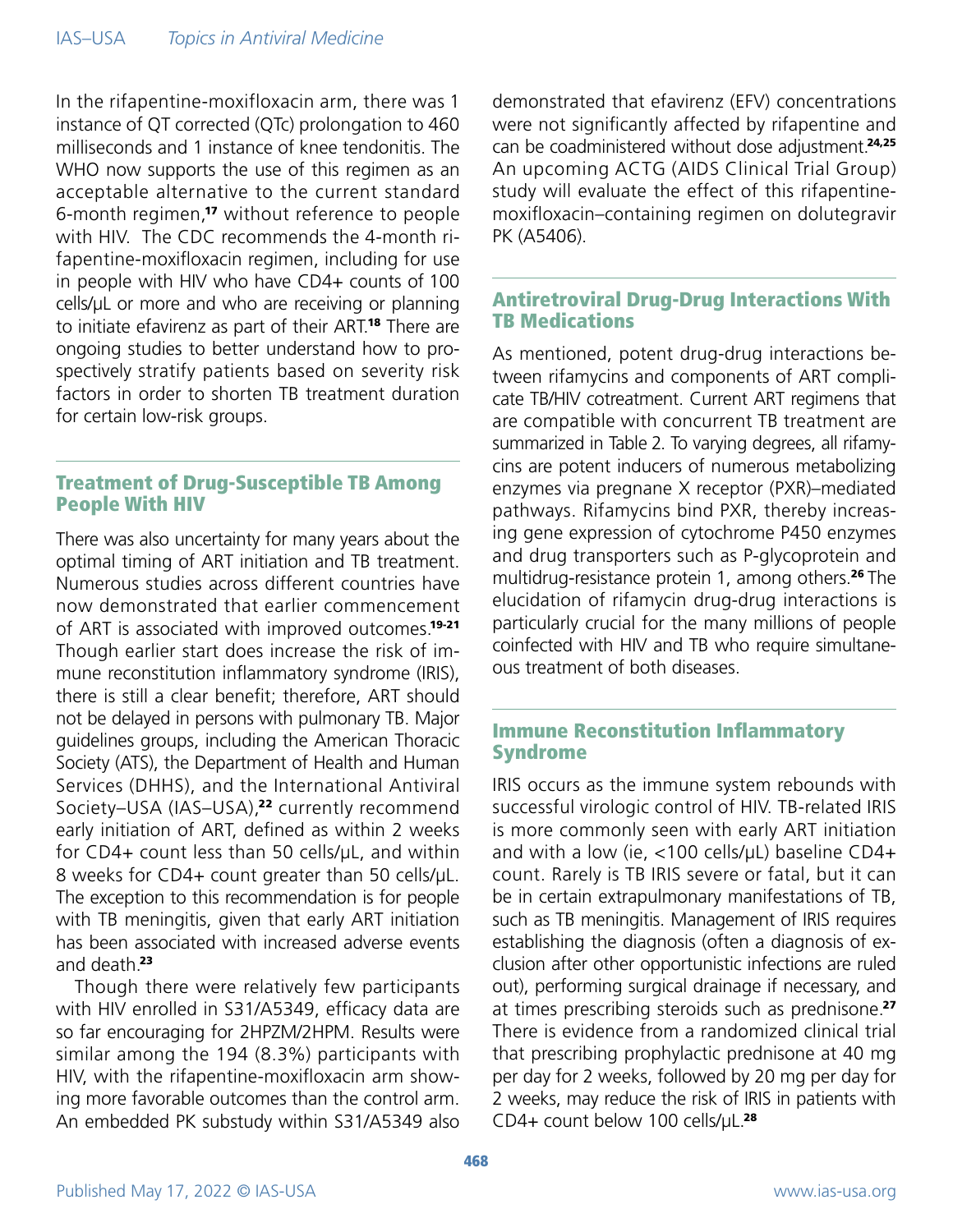## Drug-Resistant TB

Drug-resistant TB is a widely observed occurence, with 465,000 incident cases in 2019. Multidrugresistant (MDR) TB is resistant to rifampicin and INH; pre-extensively drug-resistant (pre-XDR) TB is resistant to rifampicin, INH, and any fluoroquinolone; and XDR TB is resistant to INH, rifampicin, any fluoroquinolone, and either bedaquiline or linezolid. Historically, treatment for any degree of drugresistant TB substantially increased the duration, complexity, and toxicity of the regimen. A common regimen would contain at least 5 drugs for 18 to 24 months, although these regimens and durations were largely based on observational data and few of the recommended drugs were ever tested in a randomized controlled trial for MDR TB. In 2017, the WHO endorsed a 9-month short course regimen for select patients; the regimen consisted of kanamycin, moxifloxacin, prothionamide, clofazimine, pyrazinamide, INH, and ethambutol. Expert consultation was still recommended for these drugresistant cases. Data from the Nix-TB (Bedaquiline, Pretomanid, and Linezolid for Treatment of Extensively Drug Resistant, Intolerant or Non-responsive Multidrug Resistant Pulmonary Tuberculosis) study have demonstrated that a combination regimen of pretomanid, bedaquiline, and linezolid results in high cure rates for patients with treatment-refractory MDR and XDR TB. Although the efficacy results were impressive, myelosuppression and neuropathy were seen in the majority of participants; therefore, the ZeNIX (Safety and Efficacy of Various Doses and Treatment Durations of Linezolid Plus Bedaquiline and Pretomanid in Participants With Pulmonary, XDR-TB, Pre- XDR-TB or Non-responsive/Intolerant MDR-TB) trial and others are ongoing to determine the optimal linezolid dose to mitigate these toxicities. Additionally, recent data from TB-PRACTECAL has demonstrated that three different 24-week regimens for rifampicin-resistant TB were safe, well tolerated, and efficacious: bedaquiline, pretomanid, linezolid, with or without either clofazimine or moxifloxacin.<sup>29</sup>

#### Conclusion

Although progress in the treatment of HIV-associated TB has been slow, achievements are steadily being made, including an ultra-short course for TB preventive therapy, a comparably effective 4-month treatment regimen, and monumental improvements in the treatment regimens for MDR and XDR TB. Remaining urgent challenges include finding an effective vaccine, better diagnostics that can be used longitudinally to monitor treatment response, additional short-course regimens for treatment of TB disease, and more studies in children and pregnant women.  $\odot$ 

*This article was based, in part, on a webcast presented by Dr Susan Swindells in November 2021: [https://youtu.](https://www.youtube.com/watch?v=Y43ojHt725o) [be/Y43ojHt725o](https://www.youtube.com/watch?v=Y43ojHt725o). The article was prepared by Dr Ignatius and Dr Swindells in November 2021 and accepted for publication in December 2021.*

The IAS–USA has identified and resolved ahead of time any possible conflicts of interest that may influence this continuing medical education (CME) activity with regard to exposition or conclusion. The Accreditation Council for Continuing Medical Education (ACCME) defines ineligible companies (formerly described as commercial companies) as those whose primary business is producing, marketing, selling, re-selling, or distributing healthcare products used by or on patients. All financial relationships with ineligible companies for the authors and planners/reviewers are below. To view the financial relationships of the *Topics in Antiviral Medicine* Editorial Board, please see the front material of this volume.

*Financial affiliations in the past 24 months: Dr Ignatius has no relevant financial affiliations to disclose. (Updated March 16, 2022) Dr Swindells has received research grants paid to her institution from ViiV Healthcare. (Updated March 16, 2022)* 

*Planner/reviewer 1 has been a consultant to Antiva Biosciences, Gilead Sciences, Inc., and Merck & Co, Inc. (Updated on April 22, 2022)*

*Planner/reviewer 2 has no relevant financial relationships with ineligible companies to disclose. (Updated on May 11, 2022)*

*Reviewer 3 has no relevant financial relationships with ineligible companies to disclose. (Updated on April 27, 2021)*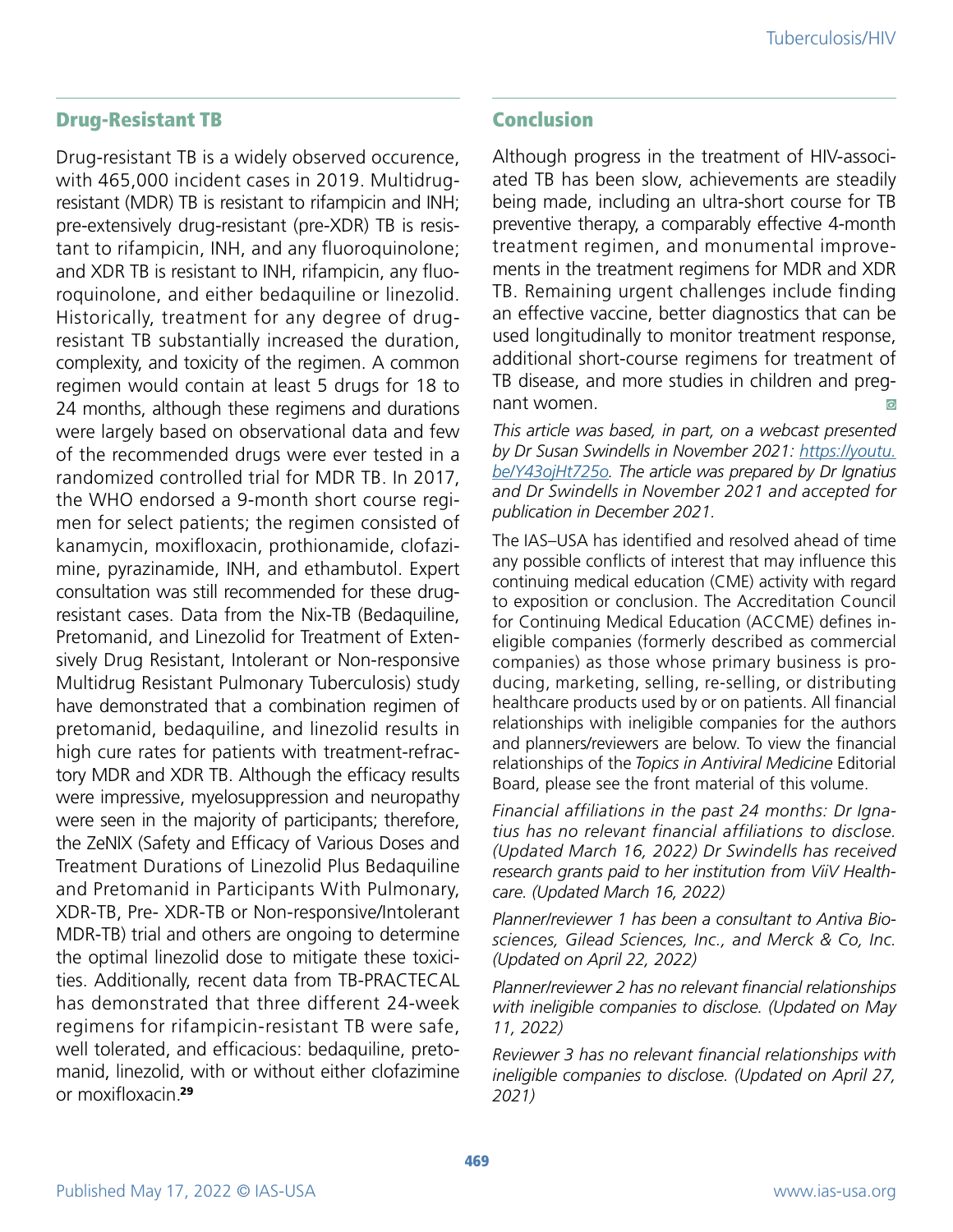All relevant financial relationships with ineligible companies have been mitigated.

#### References

- **1.** World Health Organization. Global tuberculosis report 2020. [https://www.who.int/publications/i/item/978924](https://www.who.int/publications/i/item/9789240013131) [0013131.](https://www.who.int/publications/i/item/9789240013131) Accessed November 23, 2021.
- **2.** Houben RM, Dodd PJ. The global burden of latent tuberculosis infection: a re-estimation using mathematical modelling. *PLoS Med.* 2016;13(10):e1002152.
- **3.** Patterson B, Bryden W, Call C, et al. Cough-independent production of viable *Mycobacterium tuberculosis* in bioaerosol. [https://www.sciencedirect.com/science/](https://www.sciencedirect.com/science/article/pii/S1472979220302055?dgcid=rss_sd_all) [article/pii/S1472979220302055?dgcid=rss\\_sd\\_all.](https://www.sciencedirect.com/science/article/pii/S1472979220302055?dgcid=rss_sd_all) Accessed November 23, 2021.
- **4.** United Nations. Resolution adopted by the general assembly on 10 October 2018. 2018;18-16895:1-10.
- **5.** Treatment Action Group. Tuberculosis research funding trends, 2005-2020. [https://www.stoptb.org/news/](https://www.stoptb.org/news/tb-research-2020-reaches-only-us915-million-less-half-of-investment-needed-to-end-tb) [tb-research-2020-reaches-only-us915-million-less-half](https://www.stoptb.org/news/tb-research-2020-reaches-only-us915-million-less-half-of-investment-needed-to-end-tb)[of-investment-needed-to-end-tb](https://www.stoptb.org/news/tb-research-2020-reaches-only-us915-million-less-half-of-investment-needed-to-end-tb). Accessed March 15, 2022.
- **6.** Colditz GA, Brewer TF, Berkey CS, et al. Efficacy of BCG vaccine in the prevention of tuberculosis. Meta-analysis of the published literature. *JAMA*. 1994;271(9):698-702.
- **7.** Lawn SD, Mwaba P, Bates M, et al. Advances in tuber- culosis diagnostics: the Xpert MTB/RIF assay and future prospects for a point-of-care test. *Lancet Infect Dis.* 2013;13(4):349-361.
- **8.** Dorman SE, Schumacher SG, Alland D, et al. Xpert MTB/RIF Ultra for detection of *Mycobacterium tuber-*<br>*culosis* and rifampicin resistance: a prospective mul-<br>ticentre diagnostic accuracy study. *Lancet Infect Dis.*<br>2018;18(1):76-84.
- **9.** Woldehanna S, Volmink J. Treatment of latent tuberculosis infection in HIV infected persons. *Cochrane Database Syst Rev.* 2004;(1):CD000171.
- **10.** Alsdurf H, Hill PC, Matteelli A, Getahun H, Menzies D. The cascade of care in diagnosis and treatment of latent tuberculosis infection: a systematic review and meta-analysis. *Lancet Infect Dis*. 2016;16(11):1269-1278.
- **11.** Zhang T, Zhang M, Rosenthal IM, Grosset JH, Nuermberger EL. Short-course therapy with daily rifapentine in a murine model of latent tuberculosis infection. *Am J Respir Crit Care Med*. 2009;180(11):1151-1157.
- **12.** Podany A, Leon-Cruz J, Hakim J, et al. Nevirapine pharmacokinetics in HIV-infected persons receiving rifapentine and isoniazid for TB prevention. *J Antimicrob Chemother*. 2021;76(3):718-721.
- **13.** Swindells S, Ramchandani R, Gupta A, et al. One month of rifapentine plus isoniazid to prevent HIV-related tuberculosis. *N Engl J Med*. 2019;380(11):1001-1011.
- **14.** Podany AT, Bao Y, Swindells S, et al. Efavirenz pharmacokinetics and pharmacodynamics in HIV-infected persons receiving rifapentine and isoniazid for tuberculosis prevention. *Clin Infect Dis.* 2015;61(8):1322-1327.
- **15.** Imperial M, Luetkemeyer A, Dawson R, et al. DTG PK in people with HIV receiving daily 1HP for latent TB

treatment (ACTG A5372) [CROI Abstract 78]. In Special Issue: Abstracts From the 2022 Conference on Retroviruses and Opportunistic Infections. *Top Antiv Med*. 2022;30(1s):29.

- **16.** Ignatius EH, Swindells S. Are We There Yet? Short-Course Regimens in TB and HIV: From Prevention to Treatment of Latent to XDR TB. *Curr HIV /AIDS* Rep. 2020;17(6):589-600.
- **17.** World Health Organization. Treatment of drug-sucep- tible tuberculosis: rapid communication. [https://www.](https://www.google.com/url?sa=t&rct=j&q=&esrc=s&source=web&cd=&cad=rja&uact=8&ved=2ahUKEwjZncLGkLz2AhU1oFsKHem4DygQFnoECCcQAQ&url=https%3A%2F%2Fapps.who.int%2Firis%2Frest%2Fbitstreams%2F1350979%2Fretrieve&usg=AOvVaw3dM7WNLFEkFqhzLw4c-dDy) [google.com/url?sa=t&rct=j&q=&esrc=s&source=web&](https://www.google.com/url?sa=t&rct=j&q=&esrc=s&source=web&cd=&cad=rja&uact=8&ved=2ahUKEwjZncLGkLz2AhU1oFsKHem4DygQFnoECCcQAQ&url=https%3A%2F%2Fapps.who.int%2Firis%2Frest%2Fbitstreams%2F1350979%2Fretrieve&usg=AOvVaw3dM7WNLFEkFqhzLw4c-dDy) [cd=&cad=rja&uact=8&ved=2ahUKEwjZncLGkLz2AhU](https://www.google.com/url?sa=t&rct=j&q=&esrc=s&source=web&cd=&cad=rja&uact=8&ved=2ahUKEwjZncLGkLz2AhU1oFsKHem4DygQFnoECCcQAQ&url=https%3A%2F%2Fapps.who.int%2Firis%2Frest%2Fbitstreams%2F1350979%2Fretrieve&usg=AOvVaw3dM7WNLFEkFqhzLw4c-dDy) [1oFsKHem4DygQFnoECCcQAQ&url=https%3A%2F%](https://www.google.com/url?sa=t&rct=j&q=&esrc=s&source=web&cd=&cad=rja&uact=8&ved=2ahUKEwjZncLGkLz2AhU1oFsKHem4DygQFnoECCcQAQ&url=https%3A%2F%2Fapps.who.int%2Firis%2Frest%2Fbitstreams%2F1350979%2Fretrieve&usg=AOvVaw3dM7WNLFEkFqhzLw4c-dDy) [2Fapps.who.int%2Firis%2Frest%2Fbitstreams%2F13](https://www.google.com/url?sa=t&rct=j&q=&esrc=s&source=web&cd=&cad=rja&uact=8&ved=2ahUKEwjZncLGkLz2AhU1oFsKHem4DygQFnoECCcQAQ&url=https%3A%2F%2Fapps.who.int%2Firis%2Frest%2Fbitstreams%2F1350979%2Fretrieve&usg=AOvVaw3dM7WNLFEkFqhzLw4c-dDy) [50979%2Fretrieve&usg=AOvVaw3dM7WNLFEkFqhzL](https://www.google.com/url?sa=t&rct=j&q=&esrc=s&source=web&cd=&cad=rja&uact=8&ved=2ahUKEwjZncLGkLz2AhU1oFsKHem4DygQFnoECCcQAQ&url=https%3A%2F%2Fapps.who.int%2Firis%2Frest%2Fbitstreams%2F1350979%2Fretrieve&usg=AOvVaw3dM7WNLFEkFqhzLw4c-dDy) [w4c-dDy](https://www.google.com/url?sa=t&rct=j&q=&esrc=s&source=web&cd=&cad=rja&uact=8&ved=2ahUKEwjZncLGkLz2AhU1oFsKHem4DygQFnoECCcQAQ&url=https%3A%2F%2Fapps.who.int%2Firis%2Frest%2Fbitstreams%2F1350979%2Fretrieve&usg=AOvVaw3dM7WNLFEkFqhzLw4c-dDy). Accessed March 15, 2022.
- **18.** Carr W, Kurbatova E, Starks A, Goswami N, Allen L, Winston C. Interim guidance: 4-month rifapentinemoxifloxacin regimen for the treatment of drug-sus- ceptible pulmonary tuberculosis - United States, 2022. *MMWR Morb Mortal Wkly Rep*. 2022;71(8):285-289.
- **19.** Blanc FX, Sok T, Laureillard D, et al. Earlier versus later start of antiretroviral therapy in HIV-infected adults with tuberculosis. *N Engl J Med*. 2011;365(16):1471-1481.
- **20.** Havlir DV, Kendall MA, Ive P, et al. Timing of antiretrovi- ral therapy for HIV-1 infection and tuberculosis. *N Engl J Med.* 2011;365(16):1482-1491.
- **21.** Abdool Karim SS, Naidoo K, Grobler A, et al. Integration of antiretroviral therapy with tuberculosis treatment. *N Engl J Med*. 2011;365(16):1492-1501.
- **22.** Saag MS, Gandhi RT, Hoy JF, et al. Antiretroviral drugs for treatment and prevention of HIV infection in adults: 2020 recommendations of the International Antiviral Society–USA Panel. *JAMA.* 2020;324(16):1651-1669.
- **23.** Torok ME, Yen NT, Chau TT, et al. Timing of initiation of antiretroviral therapy in human immunodeficiency virus (HIV)–associated tuberculous meningitis. *Clin Infect Dis*. 2011;52(11):1374-1383.
- **24.** Podany A, Sizemore E, Chen M, et al. Efavirenz pharmacokinetics in HIV/TB coinfected persons receiving rifapentine [CROI Abstract 455]. In Special Issue: Abstracts From the 2018 Conference on Retroviruses and Opportunistic Infections. *Top Antiv Med*. 2018;26(30.1s):185s.
- **25.** Podany A. Efavirenz pharmacokinetics in HIV/TB coinfected persons initiating ART while receiving high dose rifapentine. *Top Antiv Med*. 2019;26(1s):185s.
- **26.** Dooley KE, Flexner C, Andrade AS. Drug interactions involving combination antiretroviral therapy and other anti-infective agents: repercussions for resource-limited countries. *J Infect Dis*. 2008;198(7):948-961.
- **27.** Meintjes G, Wilkinson R, Morroni C, et al. Randomized placebo-controlled trial of prednisone for paradoxical tuberculosis-associated immune reconstitution inflammatory syndrome. *AIDS.* 2010;24:2381-2390.
- **28.** Meintjes G, Stek C, Blumenthal L, et al. Prednisone for the prevention of paradoxical tuberculosis-associated IRIS. *N Engl J Med*. 2018;379(20):1915-1925.
- **29.** Nyang'wa B, Kazounis E, Motta I, Dodd M, Fielding K, Berry C. TB-PRACTECAL results: 24 week all-oral regimens for rifampicin resistant tuberculosis (CROI Abstract 79). In Special Issue: Abstracts From the 2022